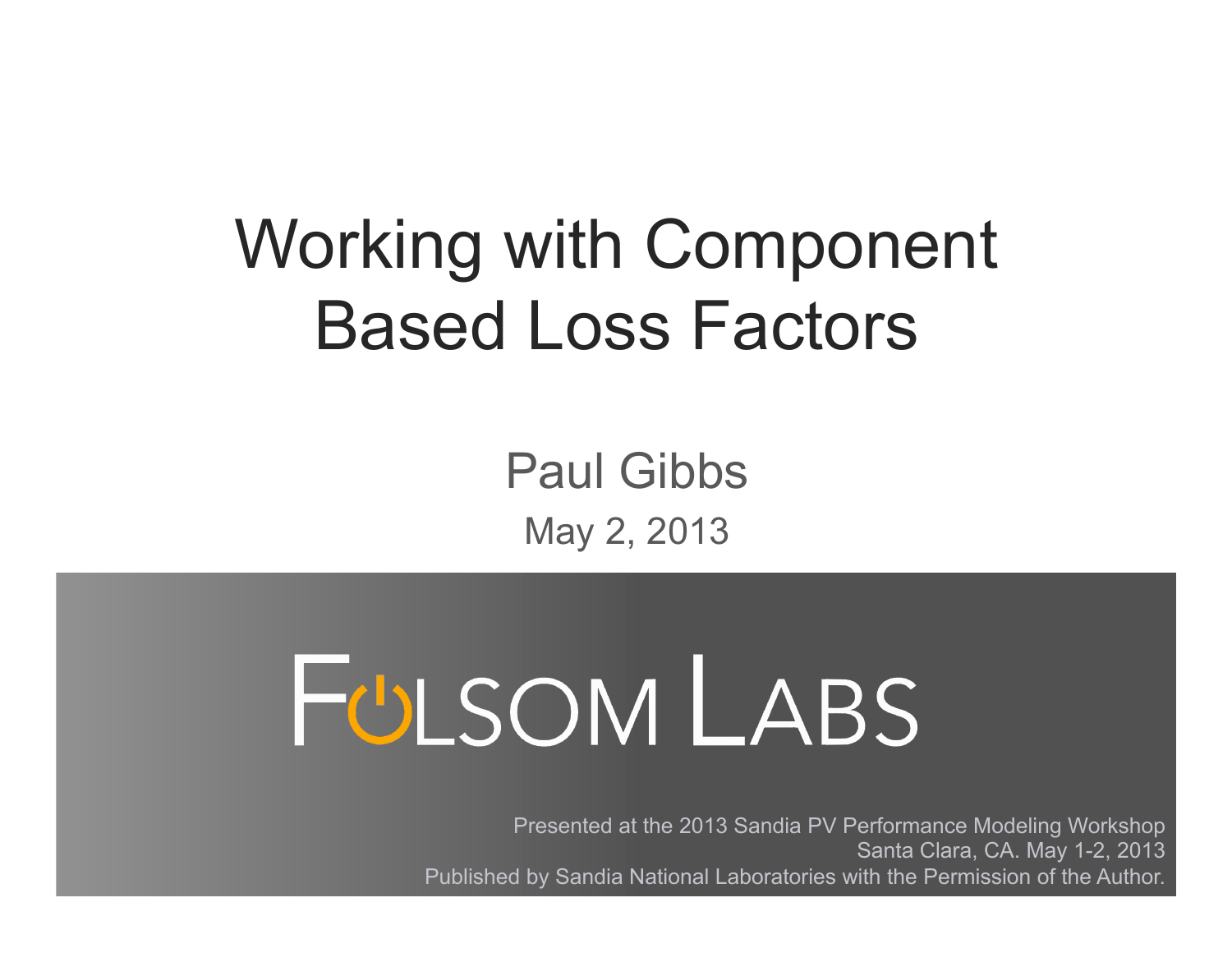Component level modeling enables a rigorous evaluation of the loss-tree

- Component Level Modeling
- Line Losses
	- Granularity
	- Value Component-level Modeling
- Module Level Electronics
	- Principles of Operation
	- Implications for Modeling

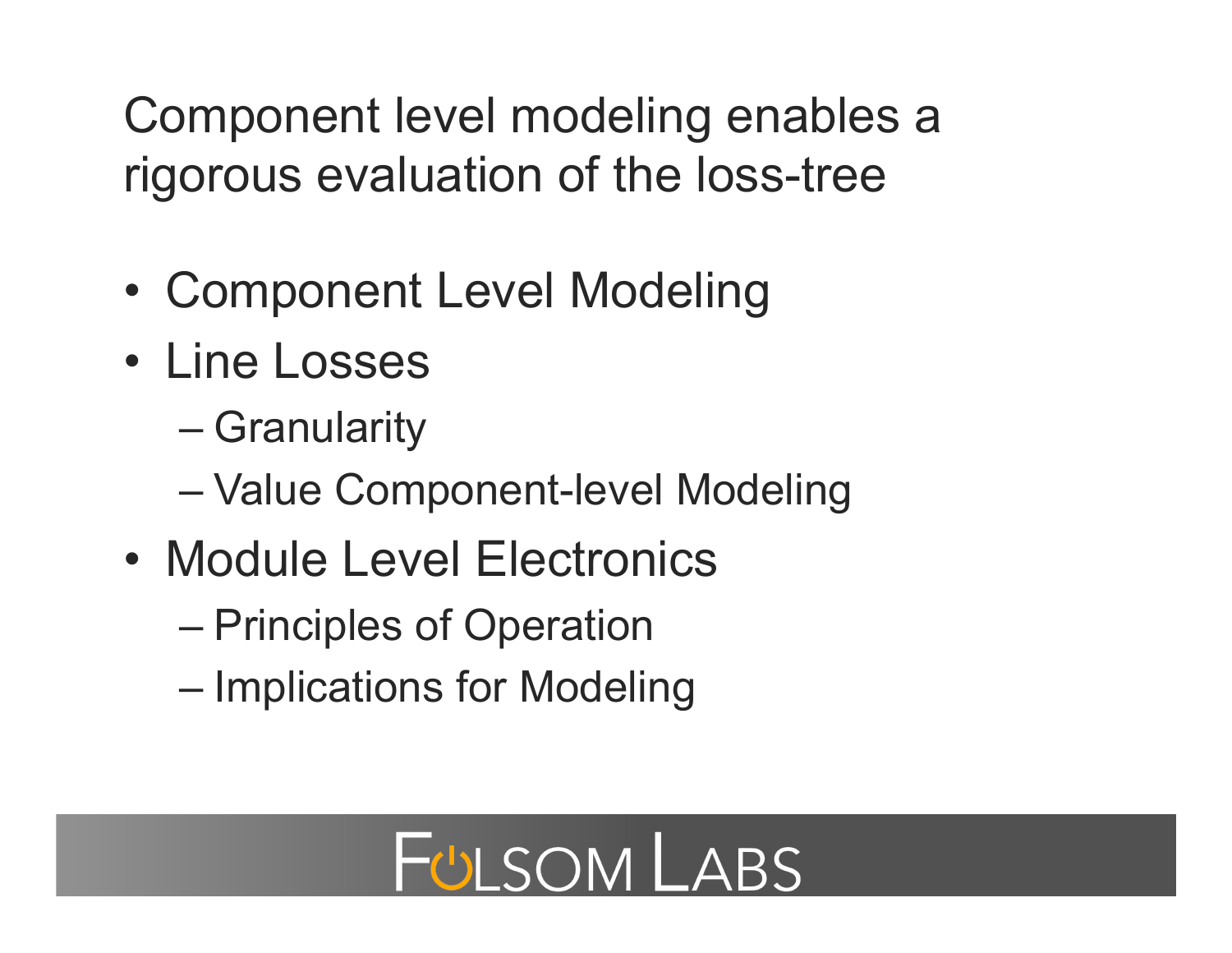#### Voltage drops throughout the array affect all upstream components



**Voltage vs Wiring Distance** 

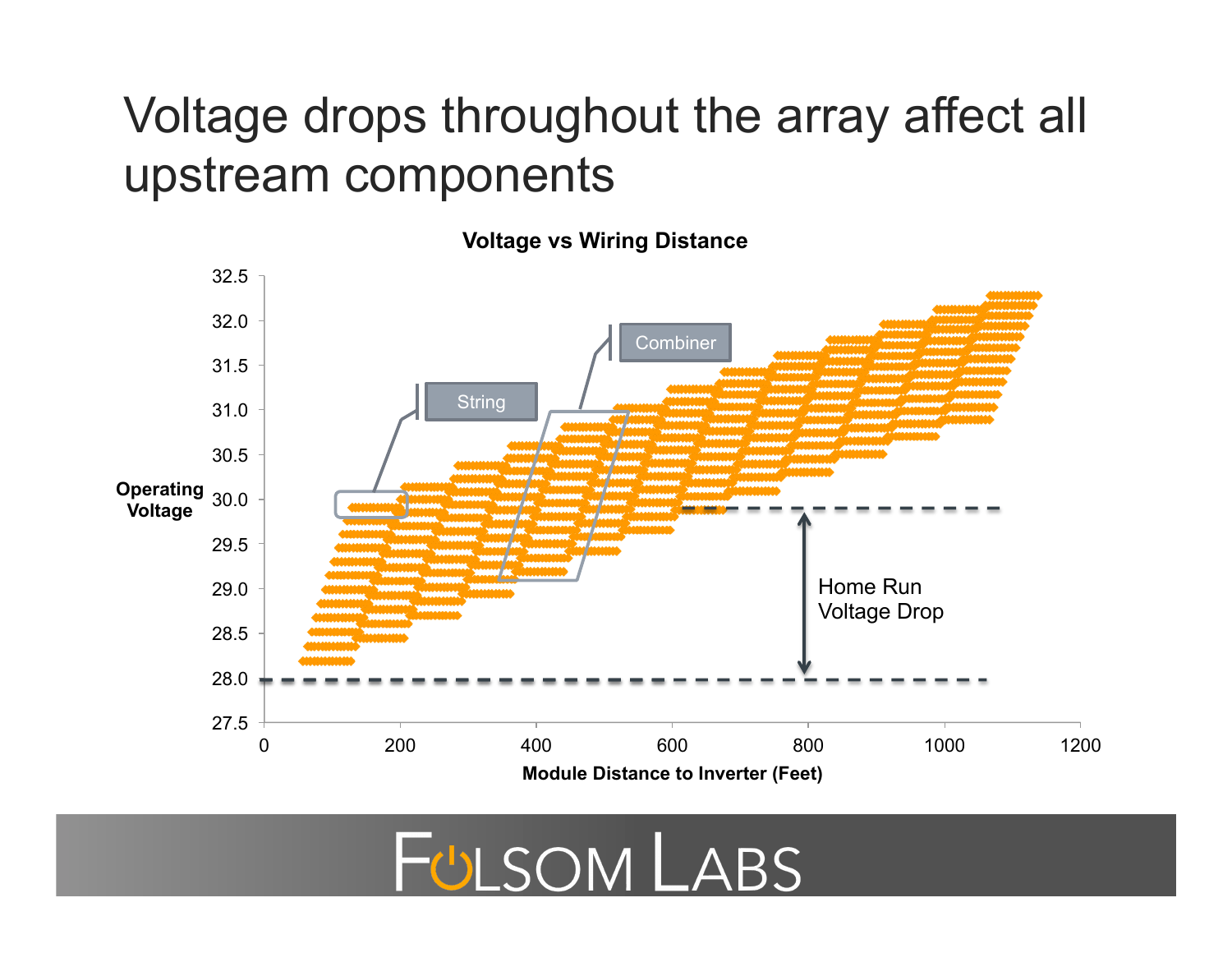#### Wiring losses can also be influenced by mismatch effects



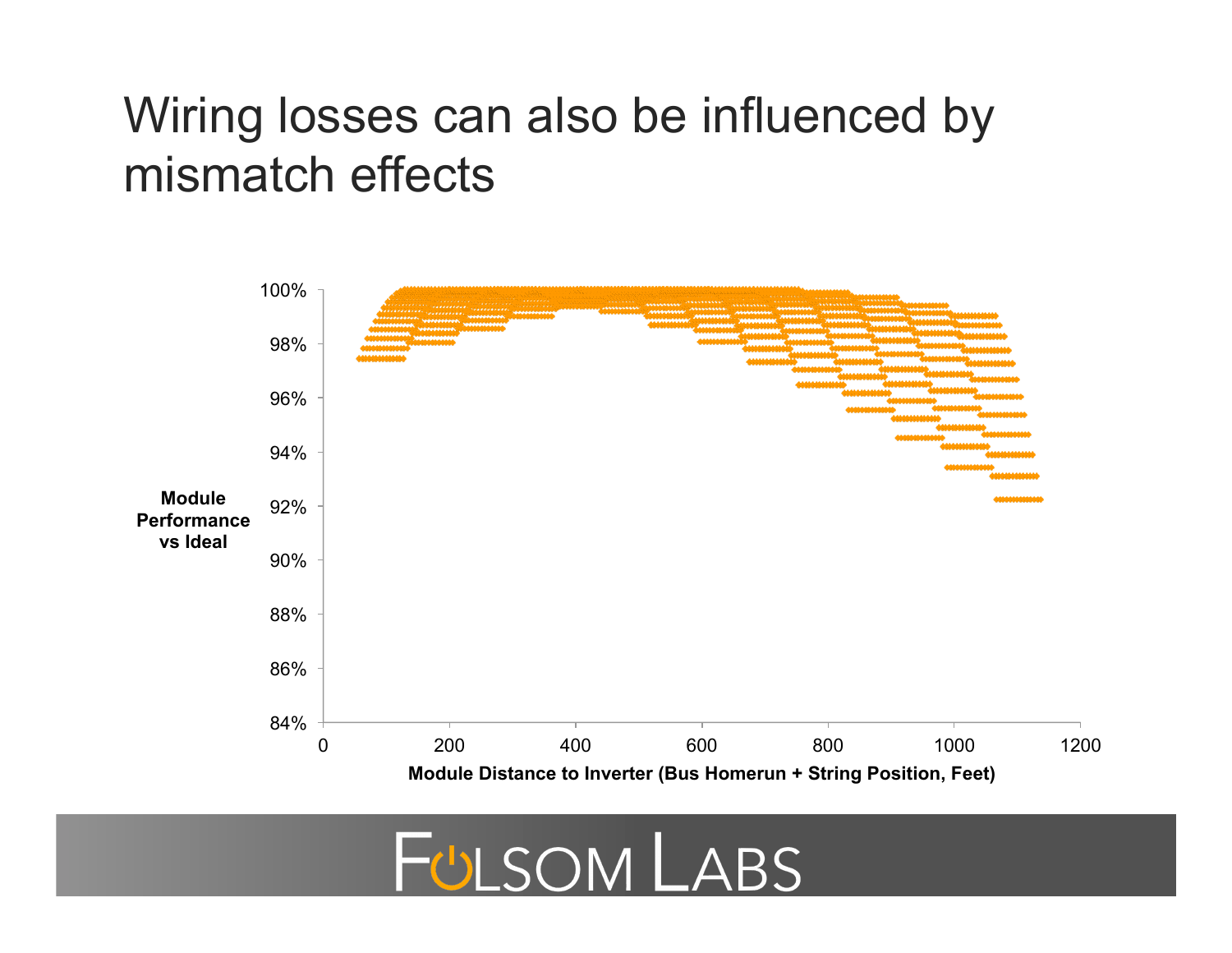### This information can be leveraged to optimize the choice of conductor sizing



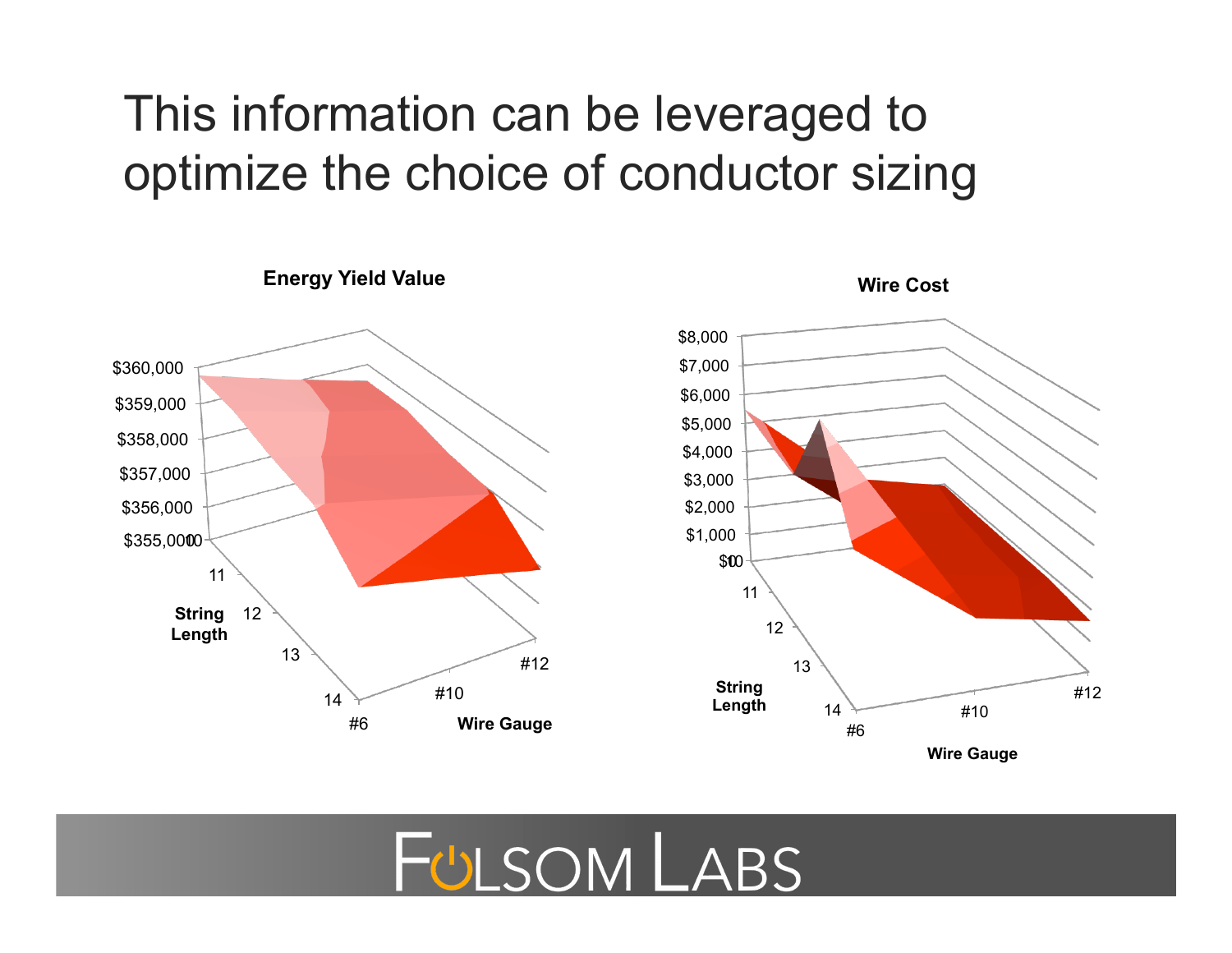## But what about MPPT Granularity?

- Component based modeling is ideal for modeling the impact of string inverters or module level electronics
- Each has it's own principles of operation, but no standardized way to document and measure performance
	- We have worked with manufacturers individually
- This effects how the entire system runs, and potentially the array architecture

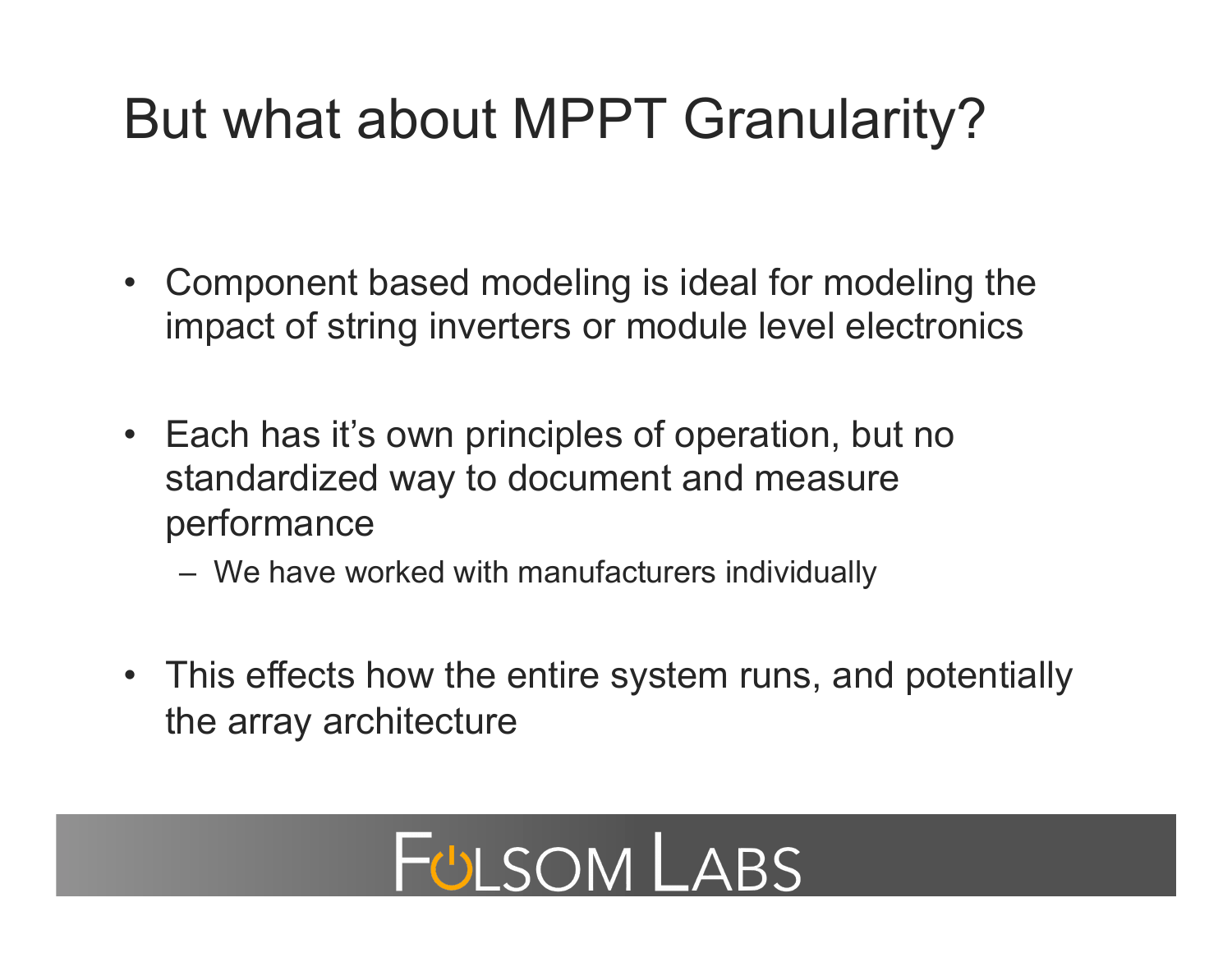### Each piece of electronics has its own principle of operations

|                                   | <b>Tigo</b>                                                                                                                        | <b>Ampt</b>                                                                           | elQ                                                                                       | <b>String</b><br><b>Inverter</b>                                                              |
|-----------------------------------|------------------------------------------------------------------------------------------------------------------------------------|---------------------------------------------------------------------------------------|-------------------------------------------------------------------------------------------|-----------------------------------------------------------------------------------------------|
| <b>Architecture</b>               | <b>Buck Only</b>                                                                                                                   | <b>Buck-Boost</b>                                                                     | <b>Boost Only</b>                                                                         | Inversion                                                                                     |
| <b>Modeling</b><br><b>Example</b> | • How to handle<br>'flat' portions of<br>transformed<br>output<br>• Hardware relies<br>on proprietary<br>'controller'<br>algorithm | • Iterative process<br>required in<br>calculation of<br>transitional<br>points        | • Inverters<br>Relationship with<br>Inverter<br>• Current<br>accumulates in<br><b>bus</b> | • Requires detailed<br><b>AC Subsystem</b><br>• How to maximize<br><b>MPPT</b><br>performance |
| <b>Considerations</b>             | • Simplified<br>hardware<br>• Reduced<br>optimization<br>scope                                                                     | • Increased scope<br>of optimization<br>• more SKUs<br>• More module-<br>level 'work' | • Significant<br>module activity<br>• design benefits<br>• Component<br>complexity        | • No MPPT<br>granularity<br>• Failure rates?                                                  |

Decreasing 'Effort' / **Increasing 'Effort'** Increasing 'Effort'

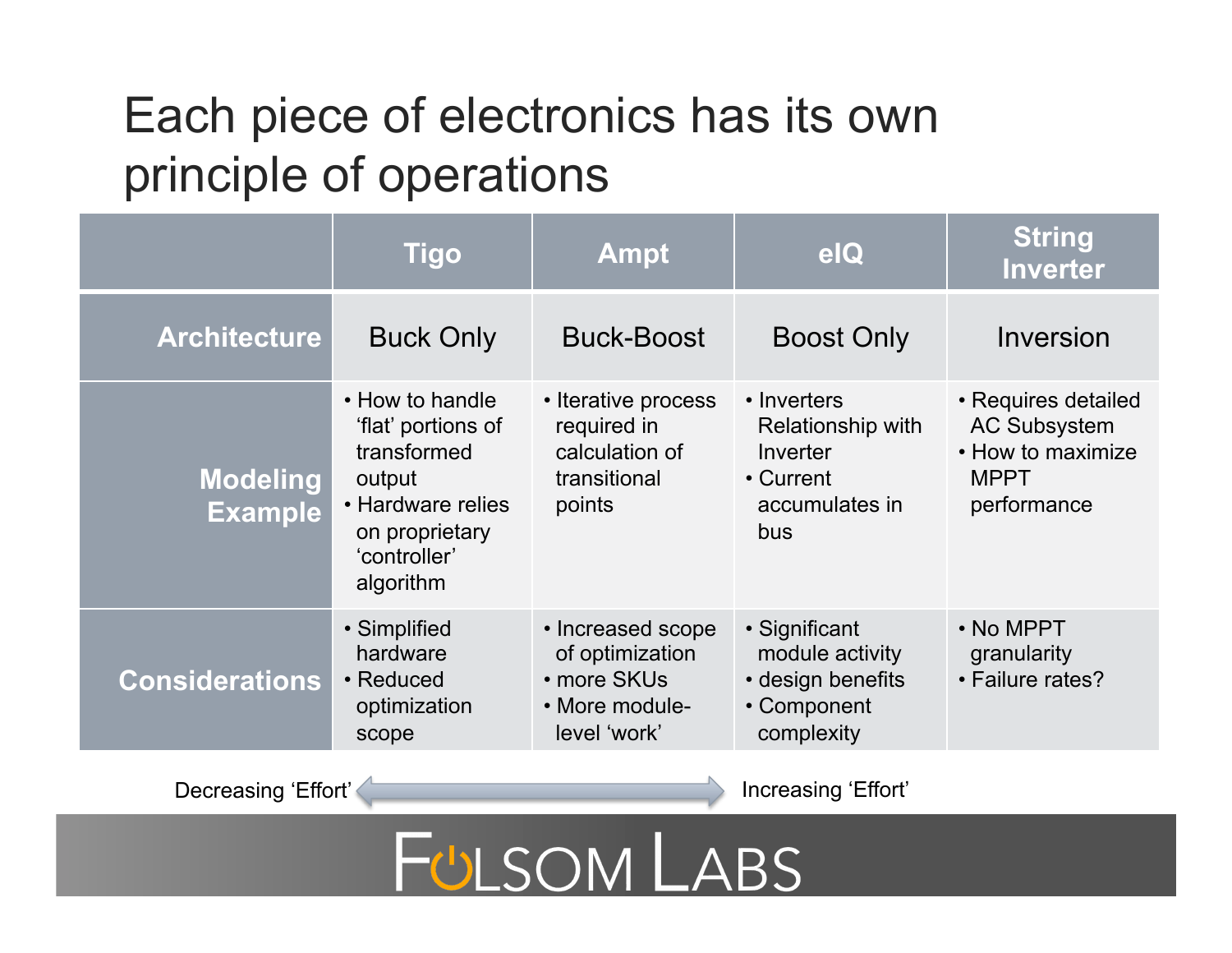#### Module level electronics enable specific design optimization

330 324 335 319 313 323 342 345 335 332 347 329 338 327 261 261 317 339 339 345 337 347 337 344 339 337 347 334 335 327 325 331 329 332 336

348 344 345 340 331 341 337 343 **332** 290 315 325 329 343 337 342 332 346 340 340 337 337 343 340 339 331 328 340 **313 333** 331 333

 324 329 344 341 331 337 327 337 345 333 338 329 334 335 310 284 321 341 336 334 329 345 338 346 341 347 340 344 347 338 345 334 335 339 351 326 327 323 335 325 331 335 334 347 335 339 339 339 334 333 321 336 345 333 339 348 338 345 335 342 346 342 337 339 342 334 328 331 336 **338** 332 335 328 337 341 338 345 331 340 343 349 339 332 337 334 329 337 338 338 341 347 338 348 332 348 337 342 336 339 337 336 345 349 349 **335** 326 336 325 339 340 330 328 345 340 343 339 339 343 345 333 351 332 344 329 344 333 335 343 335 335 335 341 338 330 338 339 338 337 341 333 339 333 323 327 332 342 335 333 340 333 332 346 331 333 339 336 331 342 338 342 352 339 346 345 348 336 346 347 332 341 344 351 346 336 337 341 333 345 337 315 346 325 338 332 335 339 341 334 338 342 333 338 333 341 329 351 342 333 332 338 342 336 346 348 339 350 331 341 346 344 332 **330 333** 331 333 **335 348** 344 344 330 332 341 333 340 337 343 346 344 337 331 336 342 333 336 351 333 344 337 346 345 335 345 337 349 348 342 339 339 336 338 **323 172** 319 342 **330 230** 293 337 334 **333** 336 329 345 331 344 334 334 339 338 348 337 343 328 337 348 330 345 332 338 330 335 351 342 331 342 332 340 331 334 336 261 295 330 341 289 292 308 332 332 338 332 341 342 344 343 339 347 336 339 330 342 338 347 334 336 340 341 330 346 346 329 341 350 338 329 320 312 325 331 344 309 254 323 343 348 348 327 342 339 345 343 339 344 344 338 332 333 349 338 348 336 338 329 332 330 345 342 348 348 333 350 347 342 332 330 328 341 331 326 337 338 342 347 339 337 339 338 327 346 331 332 348 346 333 330 343 339 **329 290** 328 330 341 333 332 342 344 336 316 **262** 325 335 347 335 339 330 346 **343** 345 345 335 344 349 339 341 330 339 334

 347 333 343 347 343 347 335 342 310 321 334 345 347 344 344 329 329 345 280 260 316 322 328 336 327 332 334 **285** 349 340 341 346 330 334 346 333 336 332 336 335 340 340 331 340 343 338 349 333 334 336 342 331 331 334 341 **315** 313 339 **325 336** 329 337 **340 348** 346 304 334 336 330 335 348 342 351 334 350 330 328 331 327 336 349 348 338 344 342 337 334 332 329 336 346 340 347 321 228 315 332 **342 332** 327 335 **341 332** 339 270 336 340 344 342 330 331 331 345 351 349 342 332 341 348 341 339 348 329 343 340 330 339 330 346 330 333 346 329 309 323 323 314 184 320 328 325 255 300 330 332 339 334 348 348 334 329 340 344 337 335 347 335 343 330 332 346 334 336 340 349 336 340 336 344 344 331 345 331 332 343 240 293 290 334 339 296 290 321 348 341 341 334 334 349 340 336 340 350 338 342 339 333 342 343 339 341 341 338 348 331 348 337 339 343 337 342 346 337 328 336 314 321 328 337 330 282 330 350 350 340 338 337 340 345 328 328 331 334 341 341 337 344 332 341 342 343 336 331 343 346 336 332 338 333 346 343 339 332 337 323 337 329 346 326 328 331 331 348 341 346 331 345 347 344 340 341 340 334 332 340 345 343 327 351 336 330 334 335 336 346 341 347 348 329 332 331 349 343 344 339 344 327 334 340 324 336 332 332 334 348 342 349 346 337 **339** 338 327 335 333 341 345 329 338 342 330 346 341 339 346 347 342 337 343 331 345 344 338 333 338 335 327 351 343 340 331 348 334 333 327 **312 303** 314 315 328 327 324 319 318 320 339 345 332 337 334 349 342 337 347 337 338 347 344 332 347 343 339 342 346 346 331 343 347 338 338 322 **287 309** 329 330 334 341 342 **335 335** 330 346 340 338 337 340 331 343 335 334 343 336 339 342 341 341 332 343 331 335 348 335 338 344 335 345 330 **327 285** 326 324 338 334 336 **338 343** 337 337 340 341 346 334 333 336 340 336 331 **349 337** 345 325 **339 328** 347 348 333 339 336 342 344 349 344 329 **313 289** 317 331 323 332 345 338 341 341 340 334 348 342 345 340 344 329 348 333 **342 325** 331 335

 330 341 346 340 342 337 338 336 332 326 288 **290** 335 338 335 341 350 345 299 281 **249** 330 334 328 316 **327** 334 337 304 258 **308** 315 321 326 325 331 332 338 345 341 335 340 324 **216** 288 332 339 340 337 343 345 337 334 268 288 302 340 330 340 341 336 336 **317** 327 342 328 329 342 346 342 337 332 **342**

 333 339 346 343 342 344 347 334 347

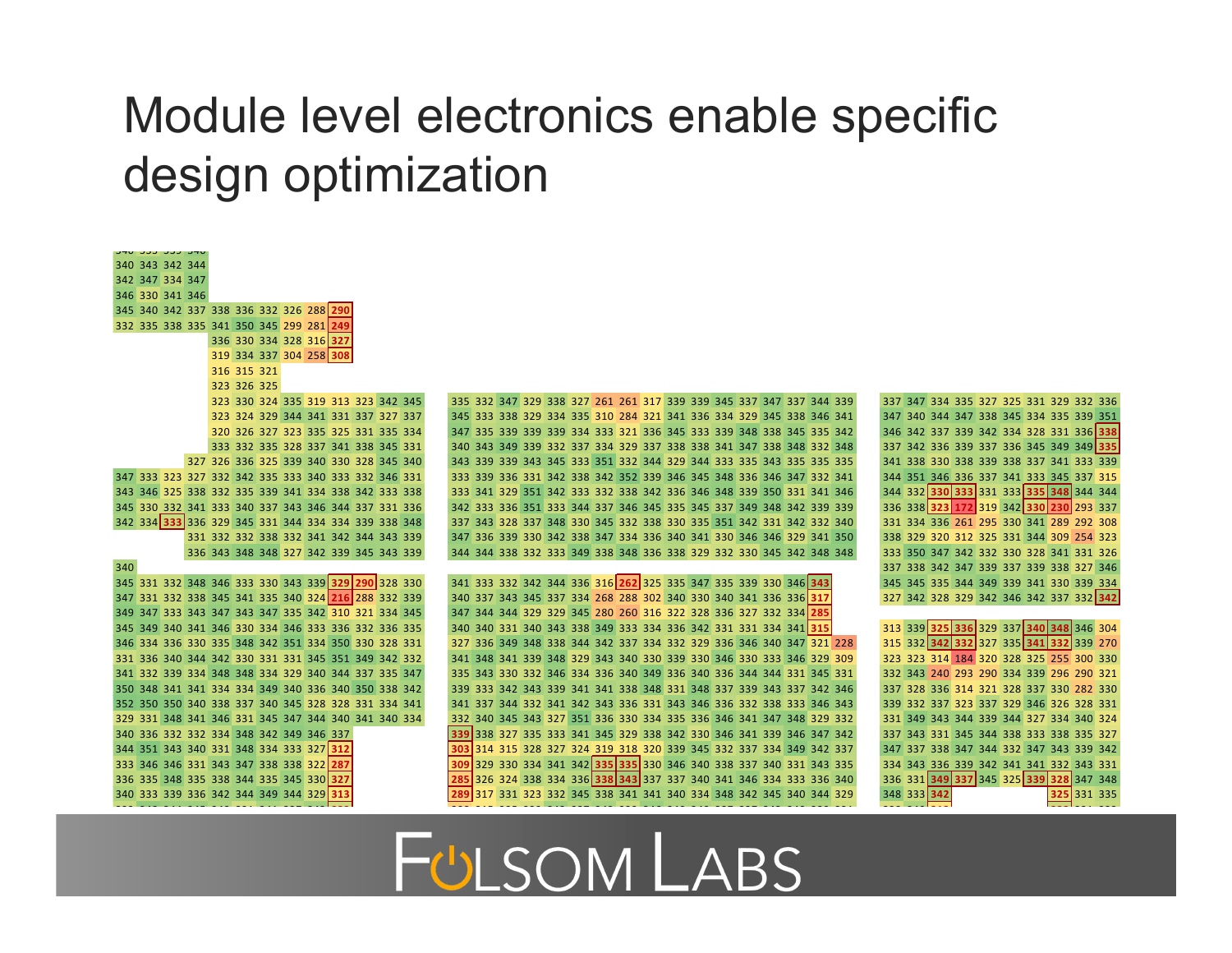## Implications of Modeling Optimizers Independently

- There is no free lunch...
	- if there isn't mismatch, the optimizer can't help
	- need better physical mismatch models
- ... but accurate models bring bankable results
	- Can now assess the benefits of MPPT granularity
	- Central vs. String Inverters vs. distributed MPPT
- Rules of thumb for handling shading must change
- Need public standards for measuring and modeling optimizer efficiency
	- Currently use Voltage Boost Ratio and Power